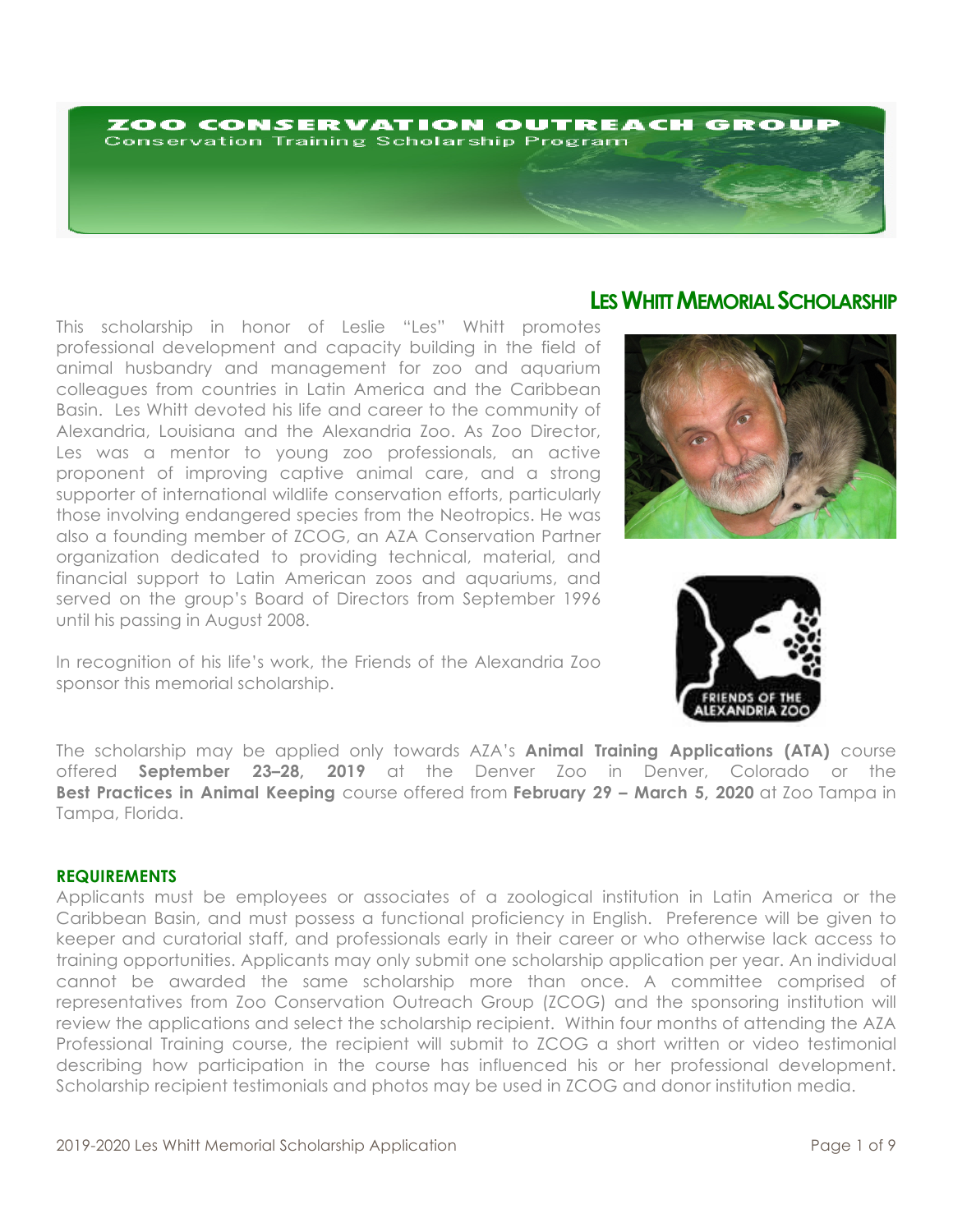# **DEADLINE**

Applicants must submit all completed application materials and have two letters of recommendation emailed to ZCOG before 5:00pm (Eastern Daylight Time) on **July 22, 2019.** Scholarship recipients will be notified in early September 2019.

## **SUBMISSION PROCESS**

Email completed applications to scholarships@zcog.org.

#### **APPLICATION INSTRUCTIONS**

#### **Applications must be written and submitted in English.**

Applications submitted in any language other than English will be disqualified from consideration.

Please use the space provided in the attached application to fill in the following information:

- **I. Contact Information**. Provide your complete name and personal contact information along with information about your current institution, department, and professional title/position.
- **II. Professional Training Course Selection**. This scholarship may only be used to attend the AZA Institutional Records Keeping course.
- **III. Professional Experience**. Provide information about your last three professional positions, beginning with your current job. List your title/position, dates employed, and supervisor's name and title. Briefly describe the main duties performed in each position.
- **IV. Education**. Provide information about post-secondary degrees, including any programs you are currently attending. List the name of the college or university, location of the school, dates attended, degree received, and program specialization or major.
- **V. Professional Training**. List any additional professional training you have received, such as national or international training courses, including previous AZA Professional Training Program courses. Indicate whether you have ever received a ZCOG Conservation Training Scholarship and, if so, the scholarship date and course attended.
- **VI. Professional Involvement**. In this section, provide evidence of how you have contributed to your profession. List activities such as involvement in cooperative efforts with regional associations (e.g. ALPZA, SZB, AZCARM, ACOPAZOA etc.) and AZA member institutions, attendance at professional conferences, workshops and seminars (including date of attendance), membership in professional organizations, service on committees (including dates of service), publication of articles or papers (including titles and dates of publication), and professional honors received. *Note: the absolute extent of your experience is not as important as your ability to clearly demonstrate the significance of your involvement at this stage in your career.*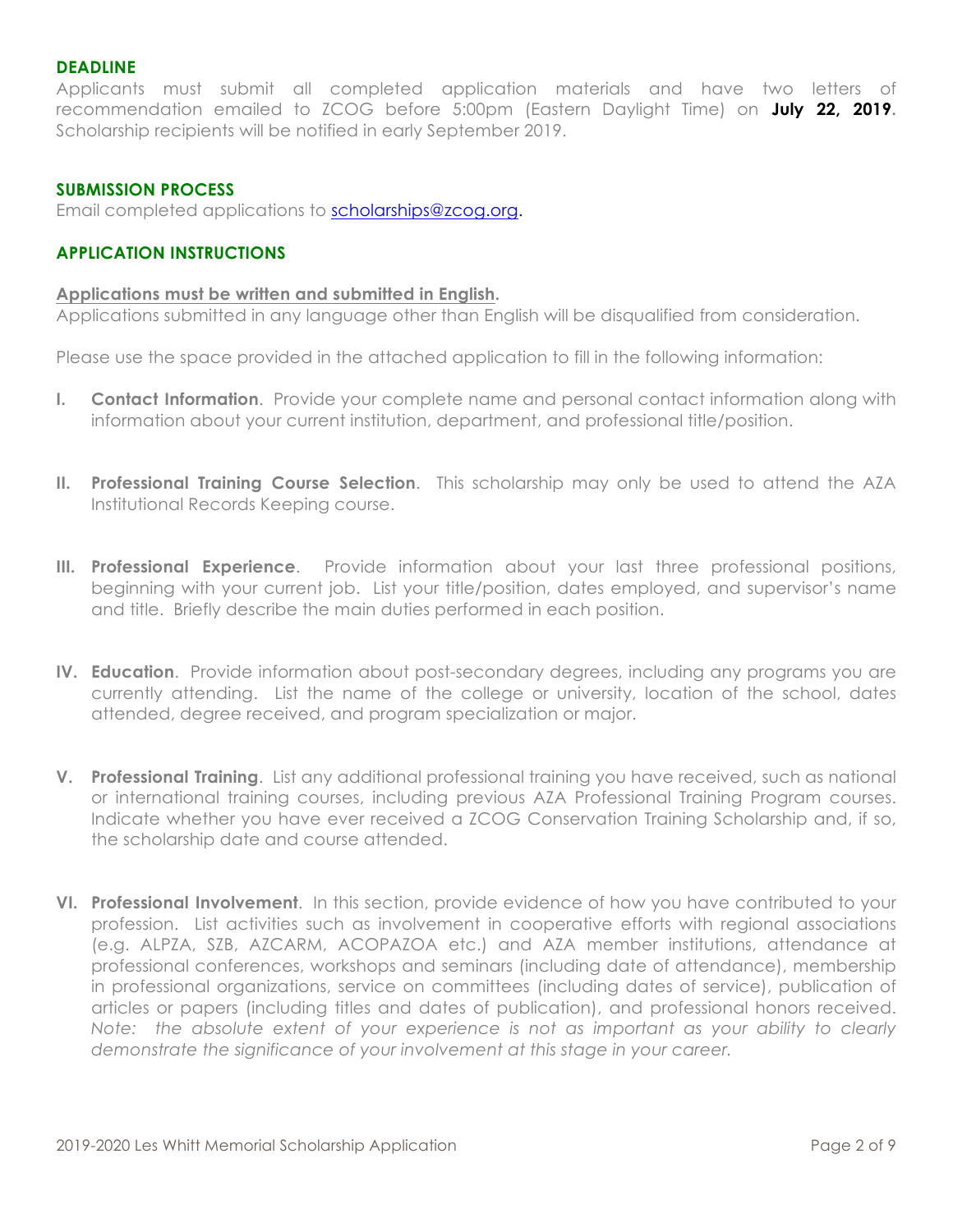**VII. Reasons for Attending This Course**. The short essay questions in this section ask you to describe how your participation in the chosen AZA Professional Development Training Program course will contribute to your professional development goals and benefit your current institution. Your responses should clearly and succinctly address each question in this section.

**1. Describe how participation in this course will help you achieve your professional goals as they relate to animal collection management and conservation.** *The strongest responses are those in which the applicant's own professional goals are clearly stated and directly linked to the specific course objectives*. Since preference is given to professionals early in their career, or who otherwise lack access to training opportunities, indicate if the course provides a unique opportunity for training. If you have had opportunities to attend other training programs, indicate how the current course will add something new to your professional development. *The strongest responses are also those that demonstrate that the training opportunity is likely to have a major impact on the applicant's professional development*.

**2. Explain how participation in this course will improve your institution's animal records keeping and management programs.** The strongest responses are those in which the applicant *clearly states how the skills gained through course participation will be applied to his or her institution's programs*, and also those that demonstrate that the *training opportunity is likely to have a major impact on the applicant's institutional programing*.

**3. Describe a recent experience or accomplishment that demonstrates your commitment to zoobased conservation**. Provide a clear example of a recent experience or accomplishment and describe how that experience demonstrates your commitment to conservation.

- **VIII. Letters of Recommendation**. List the names, institutions, titles, and contact information for both individuals writing your letters of recommendation.
- **IX. Signature**. Make sure that you sign and date the application before submission!

# **QUESTIONS**

Contact Zoo Conservation Outreach Group (ZCOG) at scholarships@zcog.org.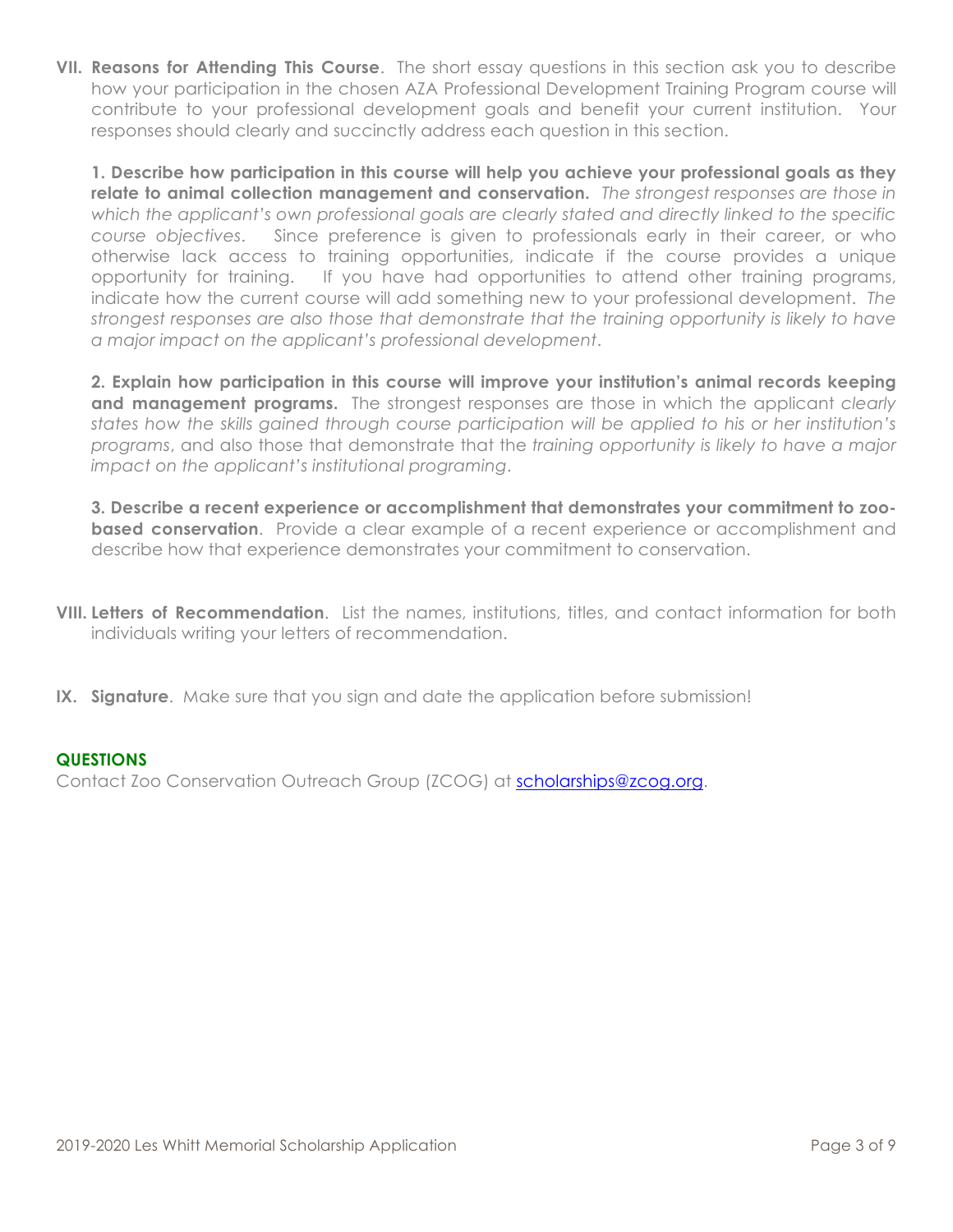# **Zoo Conservation Outreach Group**



# **CONSERVATION TRAINING SCHOLARSHIP PROGRAM: APPLICATION**

# **I. CONTACT INFORMATION**

| Professional Title:_________________________ |  |
|----------------------------------------------|--|
|                                              |  |
|                                              |  |
|                                              |  |
|                                              |  |
|                                              |  |
|                                              |  |
|                                              |  |
|                                              |  |
|                                              |  |
|                                              |  |

# **II. PROFESSIONAL TRAINING COURSE SELECTION**

Please select the course you would like to attend

**Animal Training Applications (ATA)** https://www.aza.org/animal-training-applications-zoo-aquarium-settings

**Best Practices in Animal Keeping (BPAK)** https://www.aza.org/best-practices-animal-keeping

If you do not receive the scholarship and plan to take the course anyway, please note this does not represent a reserved space in an AZA course.

# **III. PROFESSIONAL EXPERIENCE**

**(Begin with most current)**

| Current Title:                                      |  |
|-----------------------------------------------------|--|
| Dates Employed (MM/YYYY): ____<br>$\qquad \qquad -$ |  |
| Name of your immediate supervisor:                  |  |
| Supervisor's Title:                                 |  |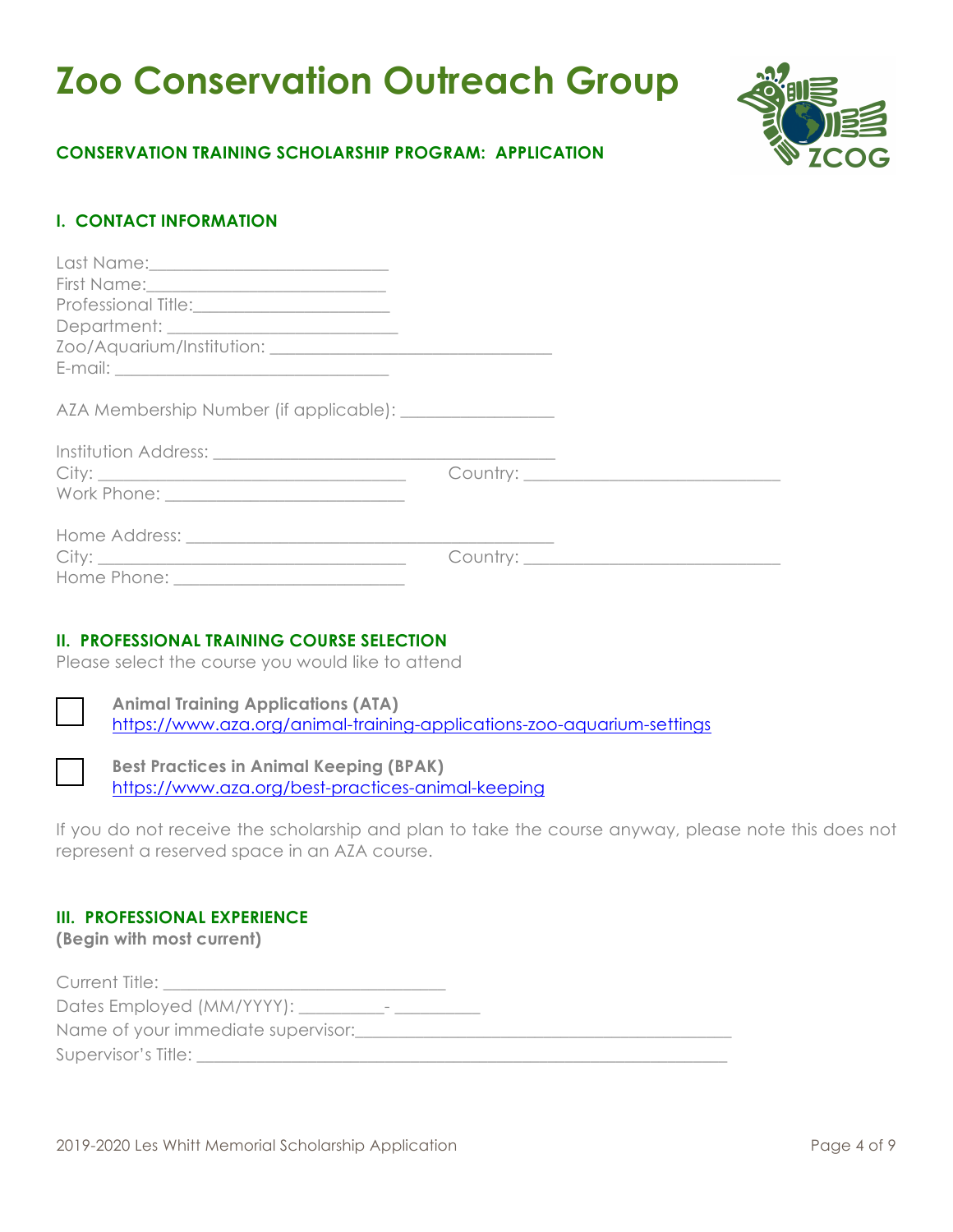Briefly describe the main duties of your present position (500 character maximum):

Former Title: \_\_\_\_\_\_\_\_\_\_\_\_\_\_\_\_\_\_\_\_\_\_\_\_\_\_\_\_\_\_\_\_\_\_\_\_\_\_\_\_\_\_\_\_\_\_\_\_\_\_\_\_\_\_\_\_\_\_\_\_\_\_\_\_\_\_

Institution: \_\_\_\_\_\_\_\_\_\_\_\_\_\_\_\_\_\_\_\_\_\_\_\_\_\_\_\_\_\_\_\_\_\_\_\_\_\_\_\_\_\_\_\_\_\_\_\_\_\_\_\_\_\_\_\_\_\_\_\_\_\_\_\_\_\_\_\_

Dates Employed (MM/YYYY):

Briefly describe the main duties of your present position (500 character maximum):

| Former Title:                                                                      |
|------------------------------------------------------------------------------------|
| Institution:                                                                       |
| Dates at Institution (MM/YYYY):<br>$\,$                                            |
| Briefly describe the main duties of your present position (500 character maximum): |

# **IV. EDUCATION**

**(Begin with most current)**

| Dates Attended (MM/YYYY): __________- - ___________ |
|-----------------------------------------------------|
|                                                     |
|                                                     |
|                                                     |
|                                                     |
|                                                     |
| Dates Attended (MM/YYYY): __________- - __________  |
|                                                     |
|                                                     |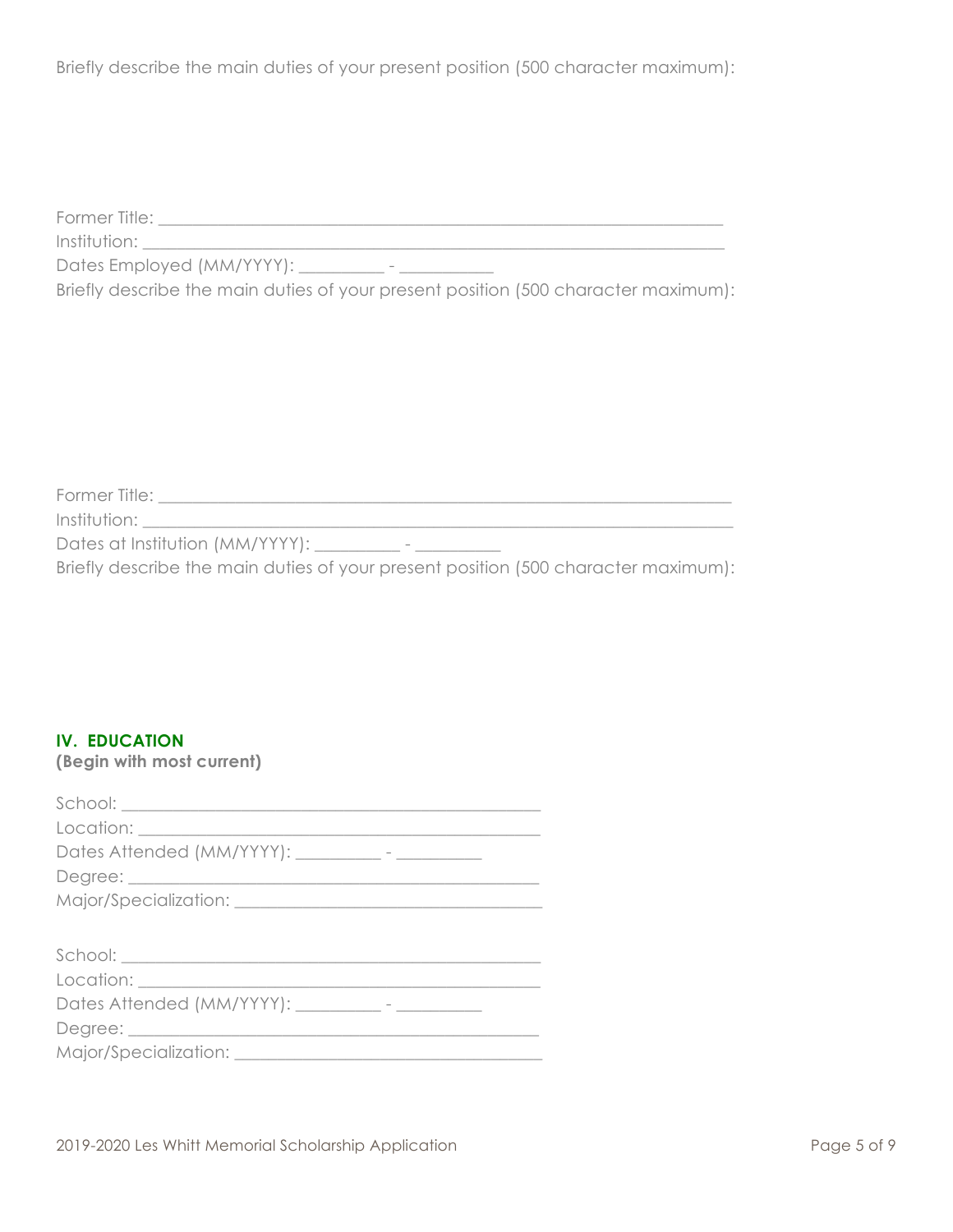# **V. PROFESSIONAL TRAINING**

1. Have you ever received a ZCOG Conservation Training Scholarship?

|  | M. |
|--|----|
|  |    |

NO

If yes, please list date of scholarship and course attended:

2. Please list all professional training courses that you have attended nationally or internationally, including AZA professional development training programs:

# **VI. PROFESSIONAL INVOLVEMENT**

To demonstrate your professional involvement, please list the following: *Note: the absolute extent of your experience is not as important as your ability to clearly demonstrate the significance of your involvement at this stage in your career.* 

- Involvement in any cooperative animal collection and management efforts with AZA member institutions or other regional partners (e.g. ALPZA, SZB, AZCARM, ACOPAZOA etc.)
- Conferences, workshops, and seminars attended, including year of attendance
- Professional memberships or affiliations
- Committees on which you have served, including dates of service
- Professional honors you have received
- Articles or papers published, including titles and dates of publication [Maximum 1000 characters]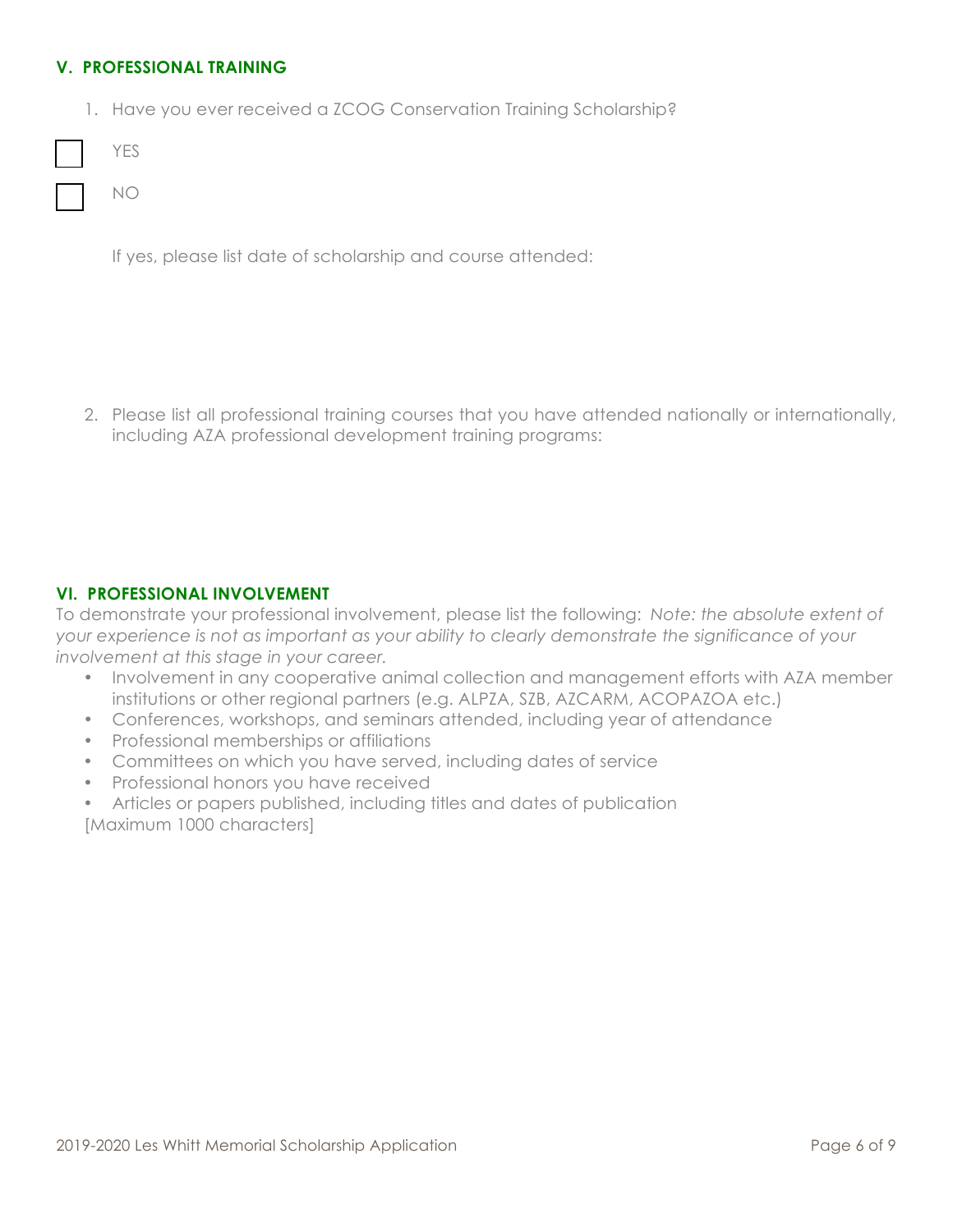# **VII. REASONS FOR ATTENDING THIS COURSE**

1. Describe how participating in this AZA Professional Training program course will help you achieve **your professional goals** as they relate to animal collection management and conservation. [*Note: In this response, focus on how the program will impact your own personal/professional development and goals—there will be space in the next question to discuss impacts to your institution. Since preference will be given to professionals early in their career, or who otherwise lack access to training opportunities, please indicate if this program provides a unique opportunity for training. If you have had the opportunity to attend other training programs, indicate how the current program will add something new to your professional development*.] [Maximum 1500 characters]

2. Explain how your participation in this course will help improve **your institution's** animal husbandry or management programs. [Maximum 1500 characters]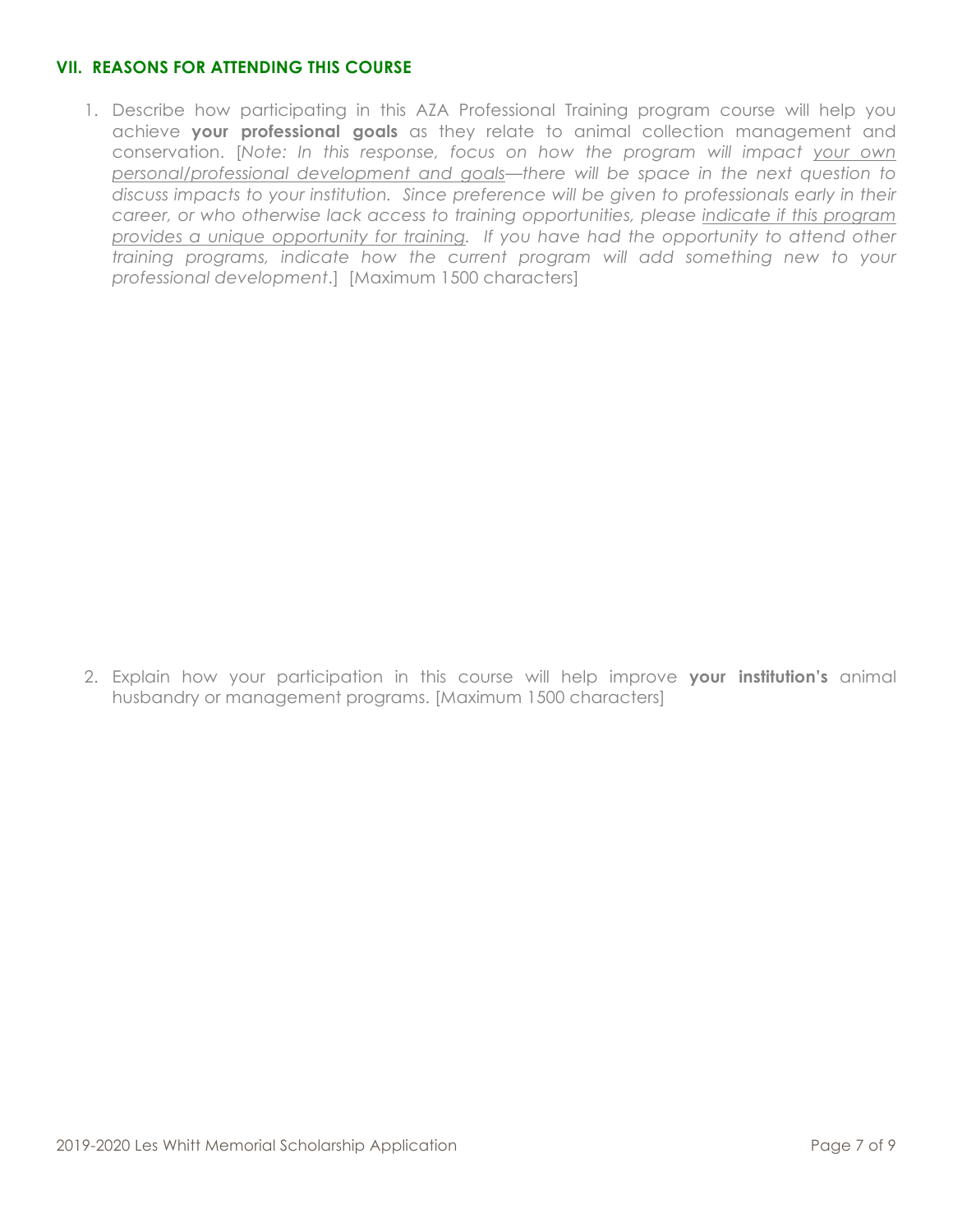3. Describe a recent experience or accomplishment that demonstrates your commitment to improving animal management, welfare, and/or conservation in zoos/aquariums. [Maximum 2000 characters]